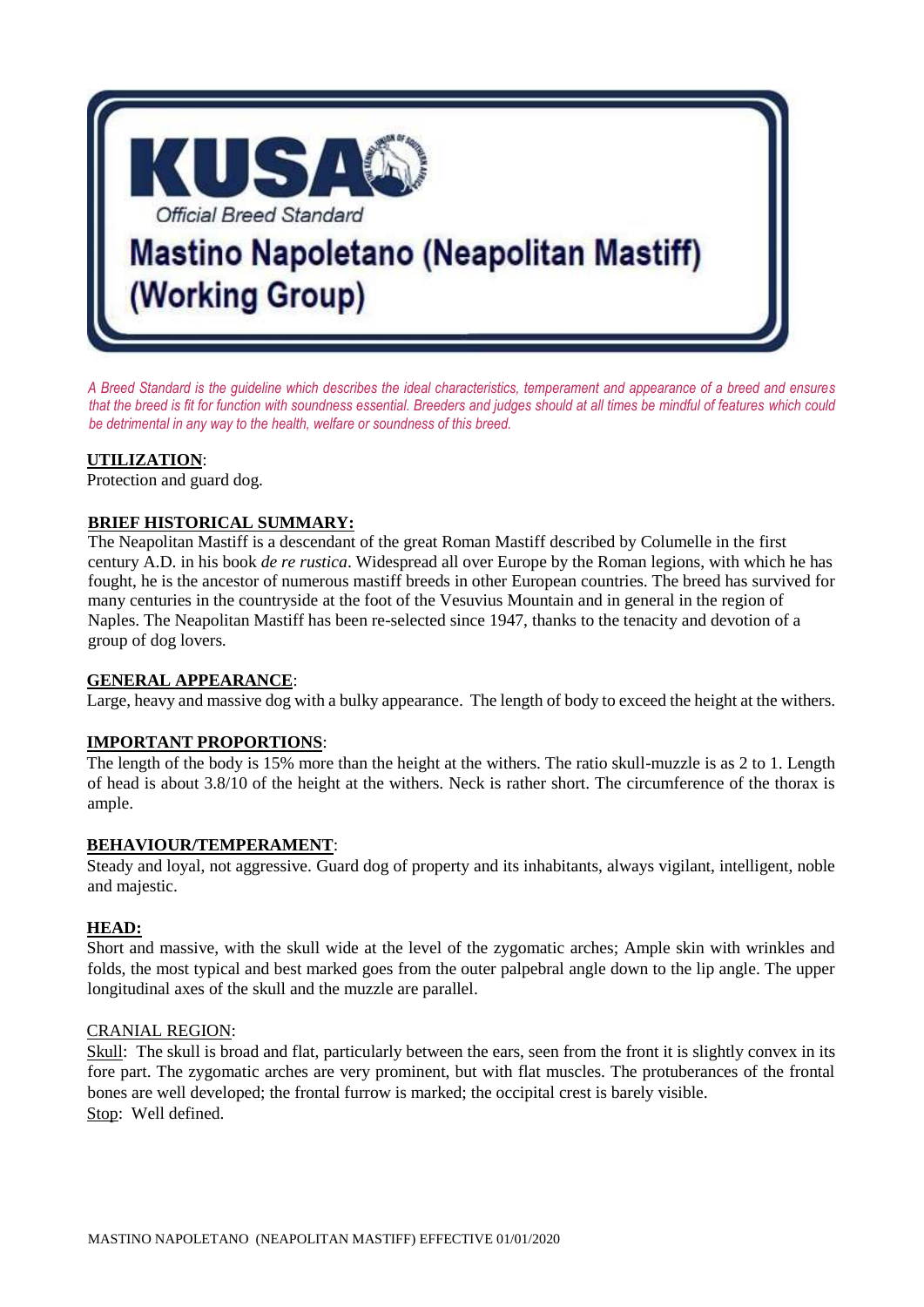#### FACIAL REGION:

Nose: Set in the prolongation of the muzzle, must not protrude beyond the outer vertical line of the lips; must be voluminous with large, well-opened nostrils. The colour is according to colour of the coat: black for black subjects, dark grey in dogs of other colours, and chestnut for brown coats.

Muzzle: Very broad and deep; the width is about equal to the length. The length must be equal to a third of the length of the head. The lateral sides are parallel so that, seen from the front, the shape of the muzzle is practically square. The depth of the muzzle is about twice as much as that of the length.

Lips: Fleshy, thick and full. Upper lips, seen from the front, form an inverted "V" at their meeting point. The lower, lateral profile of the muzzle is shaped by the upper lips; their lowest part is the corner of the lips, with visible mucous membranes, situated on the vertical from the external angle of the eye.

Jaws/Teeth: Powerful with strong jawbones and dental arches joining perfectly. Lower jaw must be well developed in its width.

Teeth white well developed, regularly aligned and complete in number. Scissor bite, i.e. upper incisors closely overlapping the lower ones in close contact, set straight to the jaw, or pincer bite, i.e. upper incisors meet edge to edge with the lower incisors. The external margin of the upper incisors must be in close contact to the internal margin of the lower incisors. Reverse scissors bite tolerated. Eyes: Set well apart on an equal frontal level; rather round in shape but never protruding or too deep set. Colour of iris usually darker than coat colour, except in coats of diluted shades where the eye colour is lighter. Skin folds never to interfere with the eyes. Ears: Small in relation to the size of the dog, of triangular shape, set above the zygomatic arch, flat and laying close to the cheeks. The ears are natural.

# **NECK**:

The upper profile is slightly convex. Rather short and conical trunk shaped, well muscled. Lower profile of the neck is well endowed with loose skin which forms a double dewlap well separated, but not exaggerated; dewlap starts at level of the lower jaw and does not reach below middle of the neck.

## **BODY**:

The length of the body exceeds by 15% the height at the withers.

Top line: Top line of the back is straight.

Withers: Wide, long and not very prominent.

Back: Broad and in length about 1/3 of the height at the withers. The lumbar region must be harmoniously united with the back and muscled and well developed in width.

Loin: Broad, strong and well muscled. The hipbones are prominent to the extent of reaching the top lumbar line.

Chest: Broad with well-developed chest muscles. The ribcage is ample, with long and well-sprung ribs. The circumference of the thorax is ample. The tip of the sternum is situated at the level of point of shoulder.

# **TAIL**:

Broad and thick at the root; strong, tapering slightly towards the tip. In length it reaches the articulation of the hock. At rest it is carried hanging and curved in sabre fashion, in action lifted horizontally or only slightly higher than the top line.

# **[\*refer note below]**

# **LIMBS:**

## FOREQUARTERS:

General appearance: The forelegs, from the ground to the point of the elbow, seen in profile and from the front, are vertical with strong bone structure in proportion with the size of the dog.

Shoulder: Long and well laid back, the muscles are well developed, long and well defined.

Upper arm: Well angulated to shoulder blade and with significant musculature.

Elbow: Must be parallel to the median plane of the body, i.e. neither turned in nor out.

Forearm: Length is almost the same as that of the upper arm. Placed in perfect vertical position. Strong bone structure with lean and well developed muscles.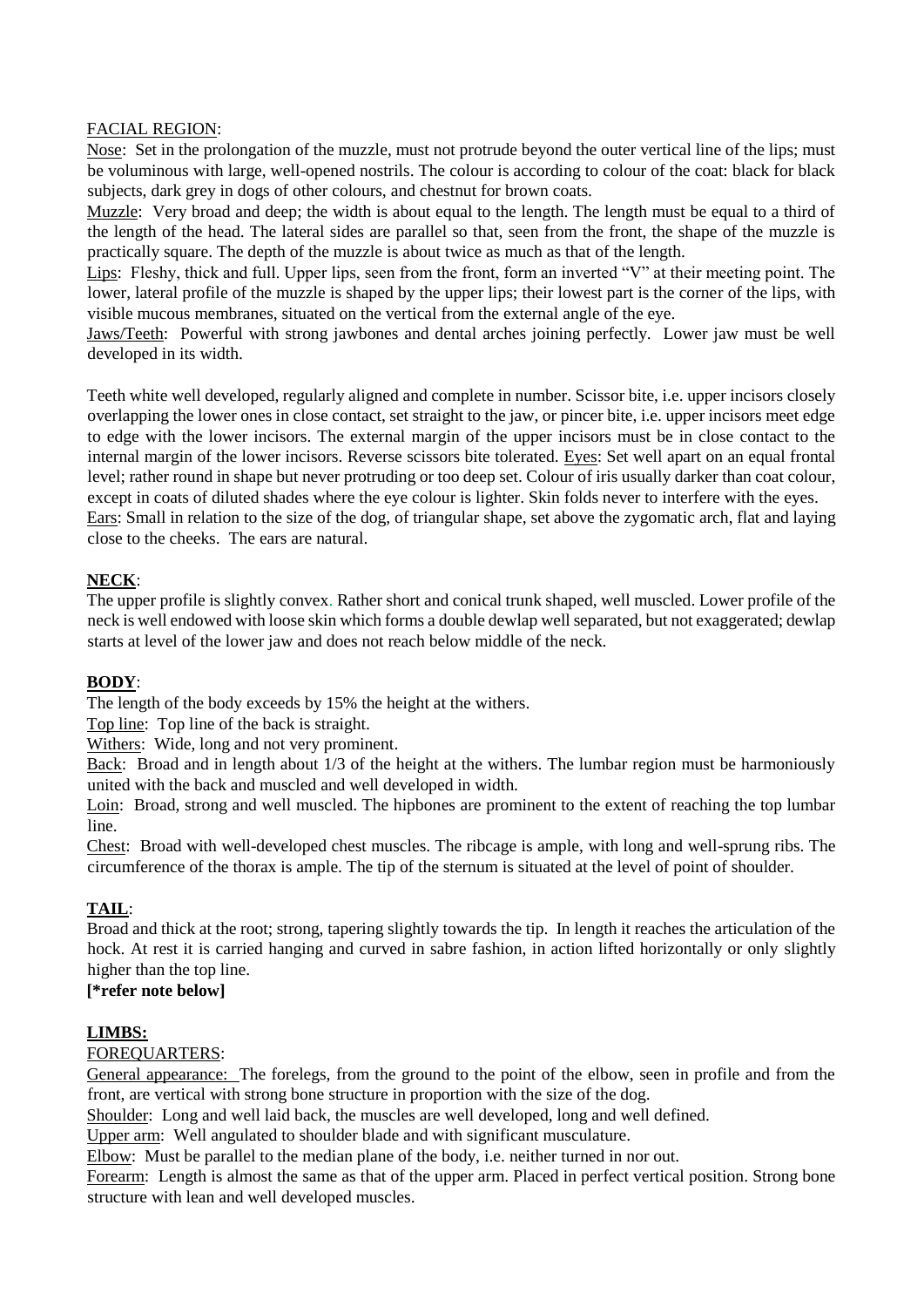Carpus (Wrist): Broad, lean and without nodosity, continues the vertical line of the forearm.

Metacarpus (Pastern): Continues the vertical line of the forearm. Moderate angulation and length.

Forefeet: Of round shape, large, toes well arched and well knit. The pads are hard and well pigmented. The nails are strong, curved and of a dark colour.

## HINDQUARTERS:

General appearance: On the whole they must be powerful and sturdy, in proportion with the size of the dog and capable of the required propulsion in movement.

Thigh: In length measuring  $1/3$  of the height at the withers and the obliqueness is about  $60^\circ$ . Broad with thick, prominent and clearly distinct muscles. The thighbone and the hipbone (femur and coxal) form an angle of 90°.

Stifle (Knee): The femoro-tibial angle is about 110°–115°.

Lower thigh: Length is slightly inferior to that of the thigh and of an obliqueness of  $50^{\circ}$ –55°, with strong bone structure and well visible muscles.

Hock joint: The tibio-tarsal articulation form an angle of  $140^{\circ}$ – $145^{\circ}$ .

Metatarsus (Rear pastern): Strong and lean, almost cylindrical in shape, perfectly straight and parallel and fairly low set.

Hind feet: Smaller than the forefeet, round with well-knit toes. Pads dry, hard and pigmented. Nails strong, curved and of dark colour.

# **GAIT / MOVEMENT**:

This constitutes a typical characteristic of the breed. At the walk, the gait is of feline type, like the steps of a lion. It is slow and also resembles that of a bear. The trot is distinguished by a strong thrust of the hindquarters and a good extension of the forequarters. The dog rarely gallops; usual gait is walk and trot. Pacing is tolerated.

# **SKIN**:

Thick, abundant and loose all over the body, particularly on the head where it forms numerous folds and wrinkles, and at the lower part of the neck where it forms a double dewlap. Never in abundance to the extent to interfere with the dogs health and wellbeing.

## **COAT:**

Hair: Short and hard, dense, of the same length all over. Uniform short length that measures 1.5 cm maximum. Must not show any trace of fringing.

Colour: Preferred colours are: grey, lead grey and black, but also brown, fawn and deep fawn (red deer). Permissible is a little white patch on the chest and/or on the tip of the toes. All these colours may be brindled; hazel, dove-grey and isabella shades are tolerated.

## **SIZE AND WEIGHT**:

| Height at the withers: | Males: $65-75$ cm.<br>Females: 60–68 cm. |
|------------------------|------------------------------------------|
| Weight:                | Males: 60–70 kg.<br>Females: $50-60$ kg. |

## **FAULTS**:

Any departure from the foregoing points should be considered a fault and the seriousness with which the fault should be regarded should be in exact proportion to its degree and its effect upon the health and welfare of the dog.

#### **SEVERE FAULTS**:

- Pronounced undershot bite.
- Tail carried too high.
- Size bigger or smaller than the limits allowed.